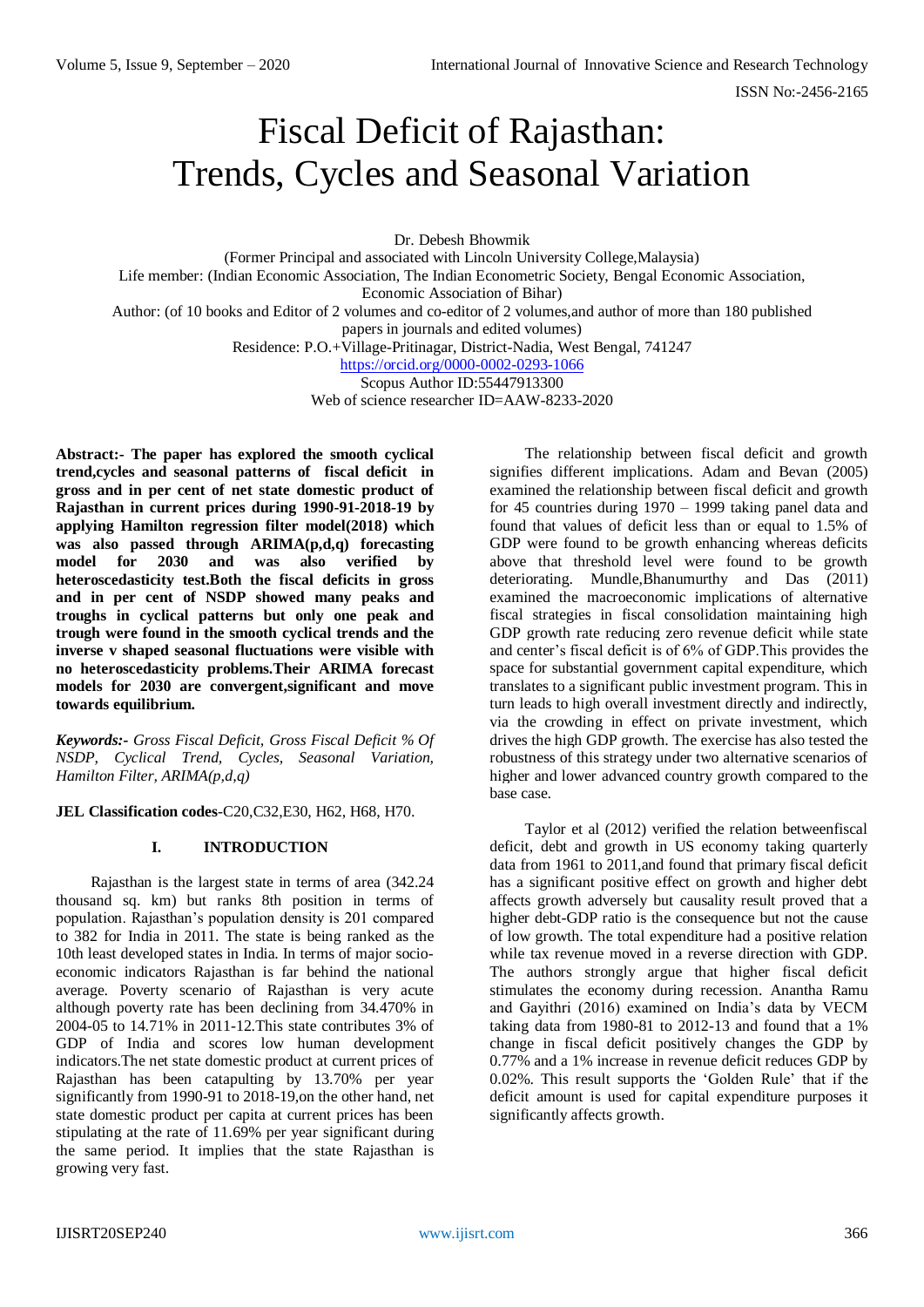But, in Rajasthan, one per cent increase in gross fiscal deficit per year led to 0.91 per cent increase in NSDP at current prices from 1990-91 to 2018-19 which is significant at 1% level but this relation suffers from autocorrelation problem and it is highly unstable during 1999-00-2010-11 with respect to CUSUM of squares stability test. Therefore, the relationship is not valid in all times and in any country or state. Even, there is no cointegration between gross fiscal deficit and net state domestic product of Rajasthan during the said period.

In this context, author endeavours to examine the nature and patterns of trends, cyclical fluctuation and seasonal variation of gross fiscal deficit and gross fiscal deficit as per cent of net state domestic product at current prices of Rajasthan from 1990-91 to 2018-19 with the help of econometric analysis.

### **II. LITERATURE REVIEW**

Rajaraman, Mathur, and Majumder (2005) examined in their report that the TFC felt the need for fiscal correction where deficit in both the fields required for counter-cyclical flexibility which is urgently needed in the situation of severe agricultural cycles. The report framed three import scenarios for fiscal correction for 2005-2010. The State Strictly follows the Enacted FRBM in the first scenario and then Adds the further constraint of the absolute fiscal deficit gap of 2004-05 to Scenario I and finally the State follows the Fiscal Deficit Path for TFC Conformity and the revenue deficit Path for Full Debt Write-Off. Restructuring the Finances of the State should examines ways to improve own revenue collections both at state and local levels, funding road development, and examines a new 50:50 joint venture set up by the Government of Rajasthan with the Infrastructure and Leasing Finance Service Ltd, and recommended for improving the financial performance of the PSUs and power sector.

Centre for Budget and Governance Accountability(2011) in collaboration of UNICEF,prepared a special report on spending on children of Rajasthan for improvement in health,education, family welfare,water and sanitation, housing and so forth and allocated sector-wise funds for development including social sector and social services and unpacking four child centered national flagship programs (SSA,RCH, ICDS and TSC) during 1993-94 - 2009-10.The report found that Rajasthan has made significant progress over the past decade in improving its human development outcomes; but gender gaps persist, particularly in education.Segal and Sen (2011) studied that fiscal challenges of Rajasthan include sustaining growth in its own share of tax revenues and creating the fiscal space for development pending without considerably adding to public debt. Authors suggested policy of poverty alleviation, infrastructure development, rural development,increase in social sector expenditure with stepping up tax revenues.

Singh and Mahamallik(2014) stated in the report that the fiscal deficit of Rajasthan has been improving but the rate of improvement is volatile in nature and change is very

slow. The state has been implementing FRBM Act is to reduce the revenue deficit to zero and fiscal deficit to less than 3 % of GSDP. It is fact that the significant rate of growth of revenue expenditure in Rajasthan after a point of time could not be compensated by the rate of growth of revenue receipt in all the years. No doubt the per capita fiscal deficit remained negative but did show improvement gradually. Rajasthan has been able to reduce the revenue deficit and generate revenue surpluses to finance for investment. As a result, income could flow into the economy through multiplier effect which in turn led to the reduction of fiscal deficit. The policy of reduction of the Debt –GSDP ratio to raise the level of GSDP as well as reducing the proportion of loans is necessary.

Kaur(2017-2018) examined that there exists a longrun relationship between fiscal deficit,money supply,exchange rate volatility and inflation in India during 1970-71-2014-15 but the short run causality does not support the fiscal deficit inflation nexus.

Ashoke Gehlot announced that estimated revenue receipts in the budget of Rajasthan were Rs 1,73,404.42 crore, estimated revenue expenditure 1,85,750.03 crore and estimated revenue deficit Rs 12,345.61 crore, whereas the estimated fiscal deficit stood at Rs 33,922.77 crore, which is 2.99 per cent of the gross state domestic product. In the agriculture sector, the chief minister announced to increase the area under date farming to 1,500 hectares in the next four years, and made a provision of Rs 91 crore for microirrigation facility. He also announced to exempt transfer of properties by sick MSMEs (micro, small and medium enterprises) from stamp duty. To give relief to the real estate sector, he proposed to decrease DLC rates by 10 per cent and increase stamp duty by 1 per cent. (PTI,2020,February 20).

#### **III. METHODOLOGY AND SOURCE OF DATA**

The non-linear trend line was estimated through semilog regression model. The forecast linear trend model was found by using Cochrane and Orcutt model(1949).The structural breaks were found by applying Bai-Perron model(2003).Decomposition of trend, cycles and seasonal variation was found by using the Hamilton filter model(2018).Cleveland et al.(1990) model was applied to Hamilton residual to get all decompositions under STL method. Even, Box and Jenkins (1970) methodology was used to fit  $ARIMA(p,d,q)$  model in the Hamilton filter residual.

Here the Hamilton (2018) regression filter is given below.

 $Y_{t+8} = \alpha_0 + \alpha_1 y_t + \alpha_2 y_{t-1+} \alpha_3 y_{t-2} + \alpha_4 y_{t-3} + v_{t+8}$ Or,  $V_{t+8=V_{t+8}}+\acute{\alpha}_{0}+\acute{\alpha}_{1}y_{t}+\acute{\alpha}_{2}y_{t-1}+\acute{\alpha}_{3}y_{t-2}+\acute{\alpha}_{4}y_{t-3}$ So,  $y_t = \alpha_0 + \alpha_1 y_{t-8} + \alpha_2 y_{t-9} + \alpha_3 y_{t-10} + \alpha_4 y_{t-11} + y_t$ 

Therefore,  $V_t = V_t - (\dot{\alpha}_0 + \dot{\alpha}_1 y_{t-8} + \dot{\alpha}_2 y_{t-9} + \dot{\alpha}_3 y_{t-10} + \dot{\alpha}_4 y_{t-11})$ where  $\dot{\alpha}_i$  are estimated.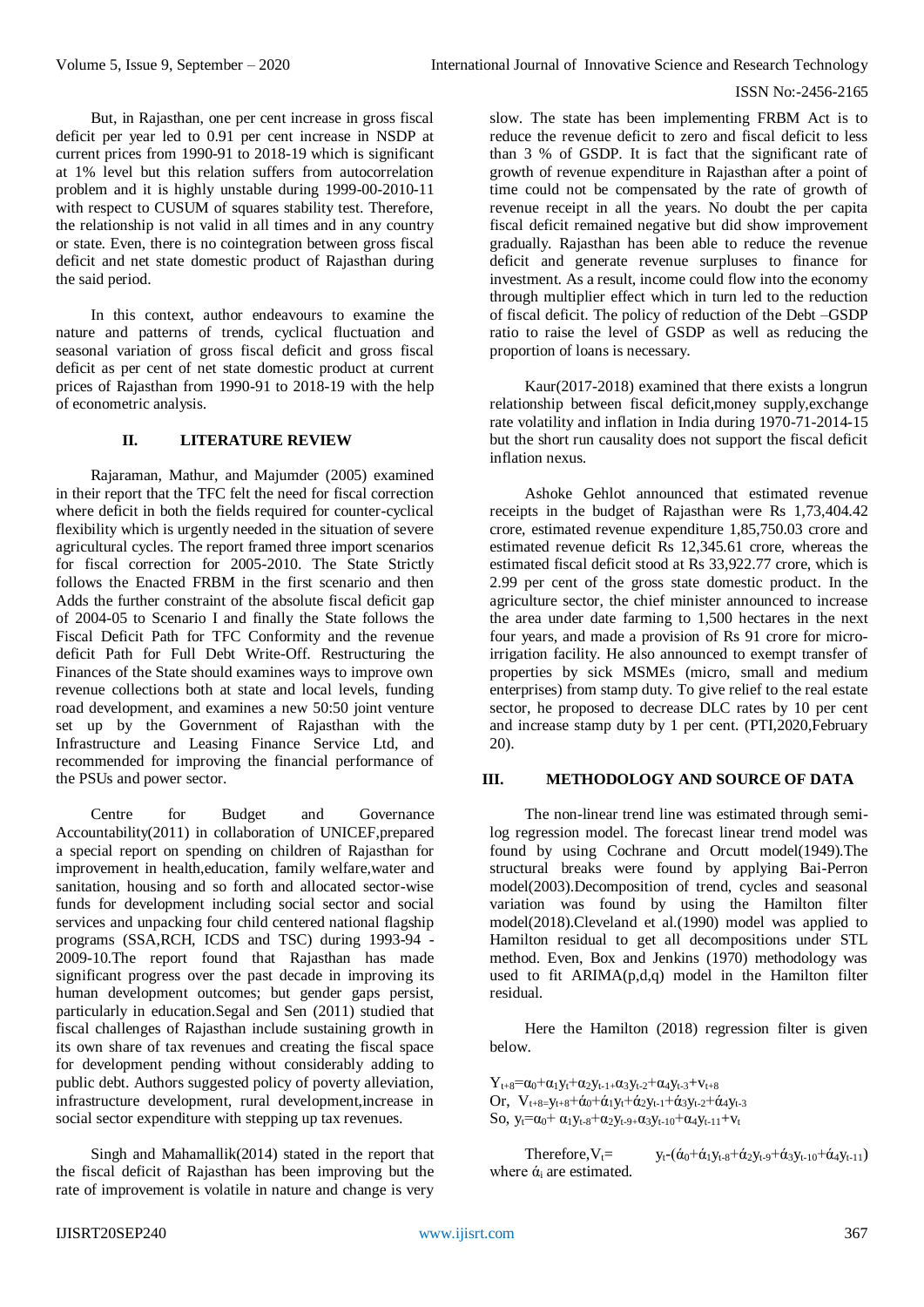$V_{t+h}=y_{t+h}$  -y<sub>t</sub> is the difference i.e. how the series changes over h periods. For  $h=8$ , the filter  $1-L<sup>h</sup>$  wipes out any cycle with frequencies exactly one year and thus taking out both long run trend as well as any strictly seasonal components.

It also applies random walk:  $y_t = y_{t-1} - \varepsilon_t$  where d=1 and  $\omega_t^{\,h} = \varepsilon_{t+h} + \varepsilon_{t+h-1} + \ldots + \varepsilon_{t+1}$ 

Regression filter reduces to a difference filter when applied to a random walk. Hamilton suggested h=8 for business cycles and h=20 for studies in financial cycles. Regression  $v_t$  converges in large samples to  $\alpha_1=1$  and all other  $\alpha_i = 0$ . Thus, the forecast error is  $v_{t+h} = v_{t+h} - v_t$ .

The equation  $v_t$  can be decomposed into trend, cycle and seasonally adjusted through SEAT/TRAMO or STL or census X-13 packages. Even it can be used for ARIMA(p,d,q) model for forecasting at date.(For yearly data h=4 and for monthly data h=24 are normally used).

Author has collected data from 1990-91 to 2018-19 on gross fiscal deficit and net state domestic product at current prices of Rajasthan from the Reserve Bank of India.

### **IV. OBSERVATIONS FROM ECONOMETRIC MODELS**

#### *Findings on gross fiscal deficit of Rajasthan*

The pattern of gross fiscal deficit of Rajasthan from 1990-91 to 2018-19 is not a linear trend.The non-linear trend line of the gross fiscal deficit in cubic form is estimated below.

 $Log(x)=8.08959+0.5029t-0.03175t^2+0.00071t^3+u_i$  $(22.06)^*$   $(4.83)^*(-3.97)^*$   $(4.05)^*$ 

 $R^2 = 0.8718$ , F=56.699\*,DW=1.127, \*=significant at 5% level, n=29, x=gross fiscal deficit of Rajasthan in million Rupees,  $t = year$ .

This non-linear trend line is a good fit with high  $\mathbb{R}^2$ and significant F and DW. The coefficients of  $t, t^2, t^3$  are also significant at 5% level. The trend line has been stepping upward, then it started to decline and thereafter it is increasing. Thus, the shape is inverse S type. It is seen in Figure 1.



Using Cochrane-Orcutt(1949) forecasting least square model for 2030,it was found that the gross fiscal deficit has been increasing linearly at the rate of 10.44% per year significantly where  $ln(x)$  at 1990-91=8.594154 and  $ln(x)$  at 2030=13.706499, and  $R^2=0.866$ , F=16.62, DW=1.63 respectively. The forecast trend line has been rising steeply upward which is significant at 5% level.In Figure 2,the actual and forecast lines have been clearly observed.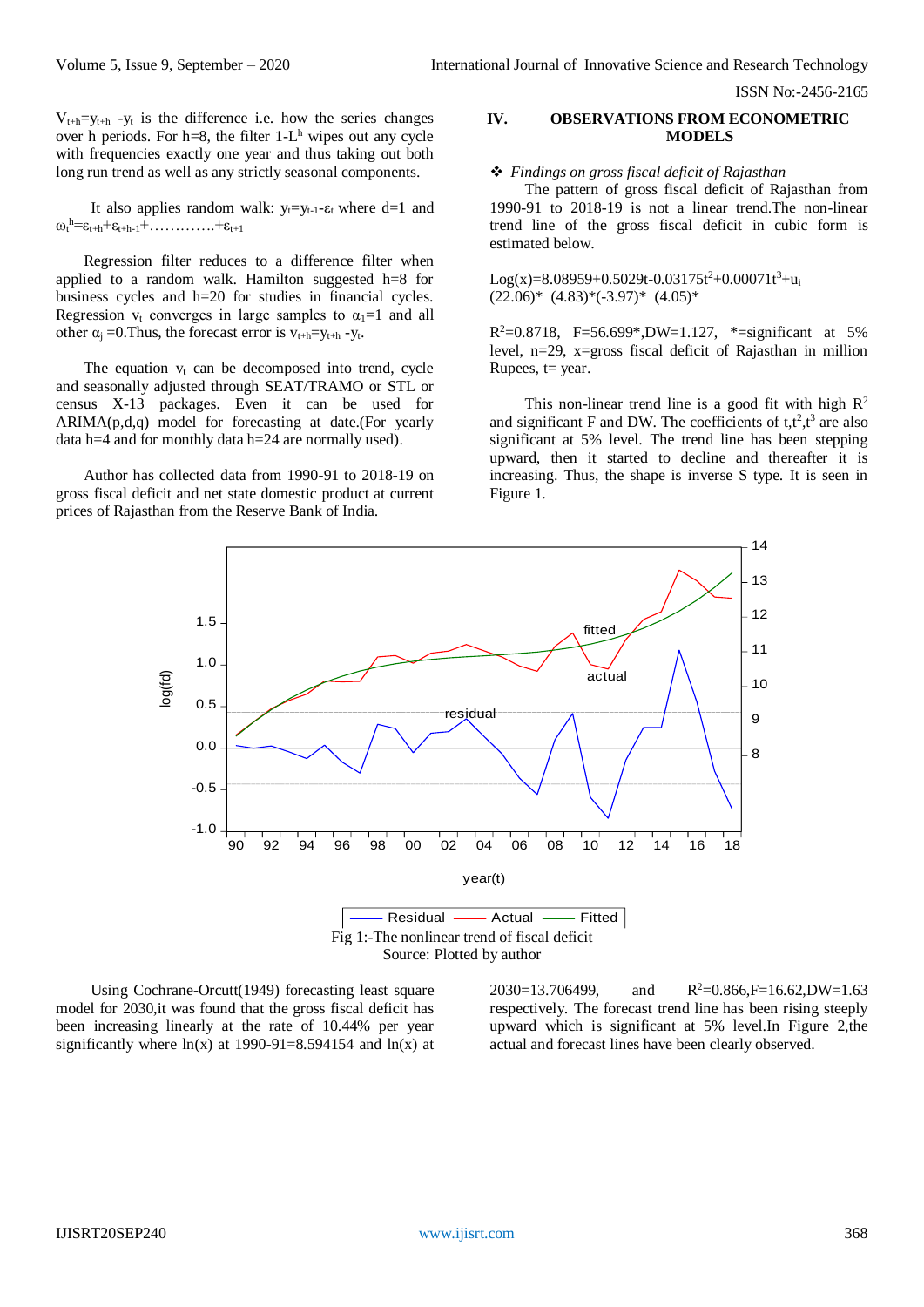

The gross fiscal deficit of Rajasthan from 1990-91 to 2018-19 showed three significant upward structural breaks in 1994,1998 and 2013 respectively which were found by applying Bai-Perron(2003)test of  $L+1$  vs L sequentially determined breaks selecting trimming =0.15,HAC standard

errors and covariance of the Bartlett kernel and Newey-West<br>fixed bandwidth=4.0 respectively.In Table 1,the fixed bandwidth=4.0 respectively.In Table 1,the coefficients,its standard errors,t statistic and probabilities have been arranged neatly.

| <b>Variable</b>    | Coefficient    | <b>Std. Error</b>       | t-Statistic     | Prob.         |  |
|--------------------|----------------|-------------------------|-----------------|---------------|--|
|                    |                | 1990 - 1993 -- 4 obs    |                 |               |  |
| C                  | 9.130784       | 0.188864                | 48.34571        | 0.0000        |  |
|                    |                | 1994 - 1997 -- 4 obs.   |                 |               |  |
| C                  | 10.05174       | 0.064655                | 155.4662        | 0.0000        |  |
|                    |                | $1998 - 2012 - 15$ obs. |                 |               |  |
| $\curvearrowright$ | 10.91176       | 0.052914                | 206.2159        | 0.0000        |  |
|                    |                | $2013 - 2018 - 6$ obs.  |                 |               |  |
| C                  | 12.60165       | 0.174075                | 72.39187        | 0.0000        |  |
| $R^2=$<br>0.9032   | $F=$<br>77.777 | $D.W. = 1.901$          | $AIC = 1.00250$ | $SC=1.191093$ |  |

Table 1:- Structural breaks of fiscal deficit

Source: Calculated by author

In Figure 3,the actual and fitted lines with upward structural breaks in 1994,1998 and 2013 and the residuals have been depicted with marking.

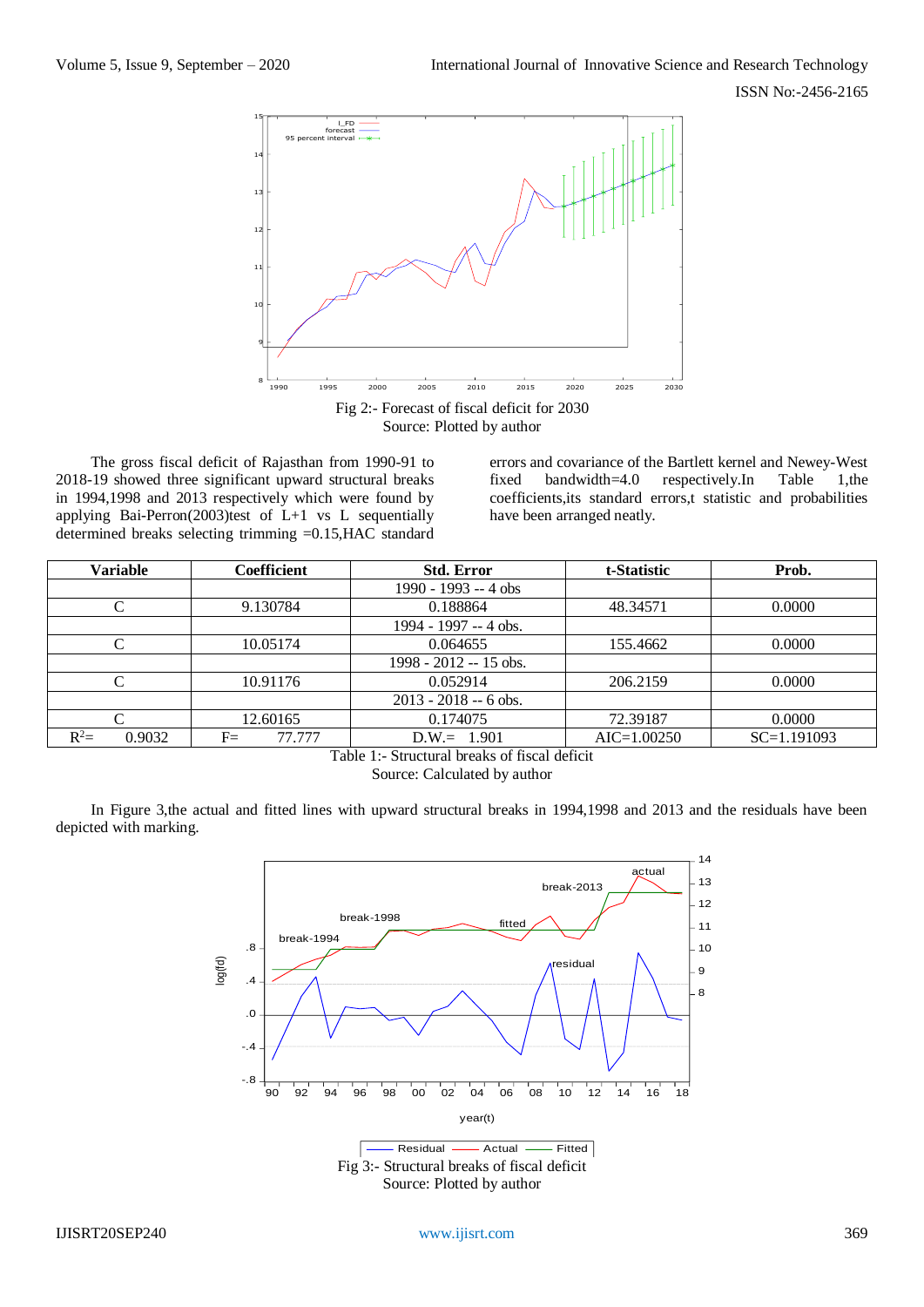The estimated decomposition of Hamilton (2018) regression filter of gross fiscal deficit of Rajasthan during 1990-91 -2018-19 is given below where the residual  $v_t$  is the Hamilton cycle.

 $x_t = -56361.98 + 2.577x_{t-4} - 3.633x_{t-5} + 4.7131x_{t-6} + 0.2233x_{t-7} + v_t$  $(-0.87)$   $(2.08)^*$   $(-1.77)$   $(2.19)^*$   $(0.13)$ R <sup>2</sup>=0.47, F=3.81\*, AIC=26.516, SC=26.764, DW=0.500, n=22, period=1997-98-2018-19, \*=significant at 5% level and  $x =$  gross fiscal deficit in million rupees of Rajasthan.

Thus,  $v_t = x_t - \int$  -56361.98+2.577 $x_{t-4}$ -3.633 $x_{t-5}$ +4.7131 $x_t$  $6+0.2233x_{t-7}$ ]

In Figure 4, the panels of diagrams explained the nature of cycle, cyclical trend, seasonal variations,

remainder and the seasonally adjusted cycle of the decomposition of Hamilton filter model which were found from the STL methodology. In panel1,the residual of Hamilton decomposition is plotted where the cycle consists of 6 peaks and 6 troughs in which the cycles take time of 2years,3 years and 6 years respectively. In panel 2,the smooth cyclical trend was found having one peak and trough in which recovery took five years and recession completed by ten years.In panel 3,the seasonal variation of fiscal deficit is inverse v shaped with equal amplitudes since the data is annual.In panel 4,the remainder consists of short cycles having seven peaks and six troughs respectively.In panel 5,the seasonally adjusted cycle is similar with the residual of filter series.

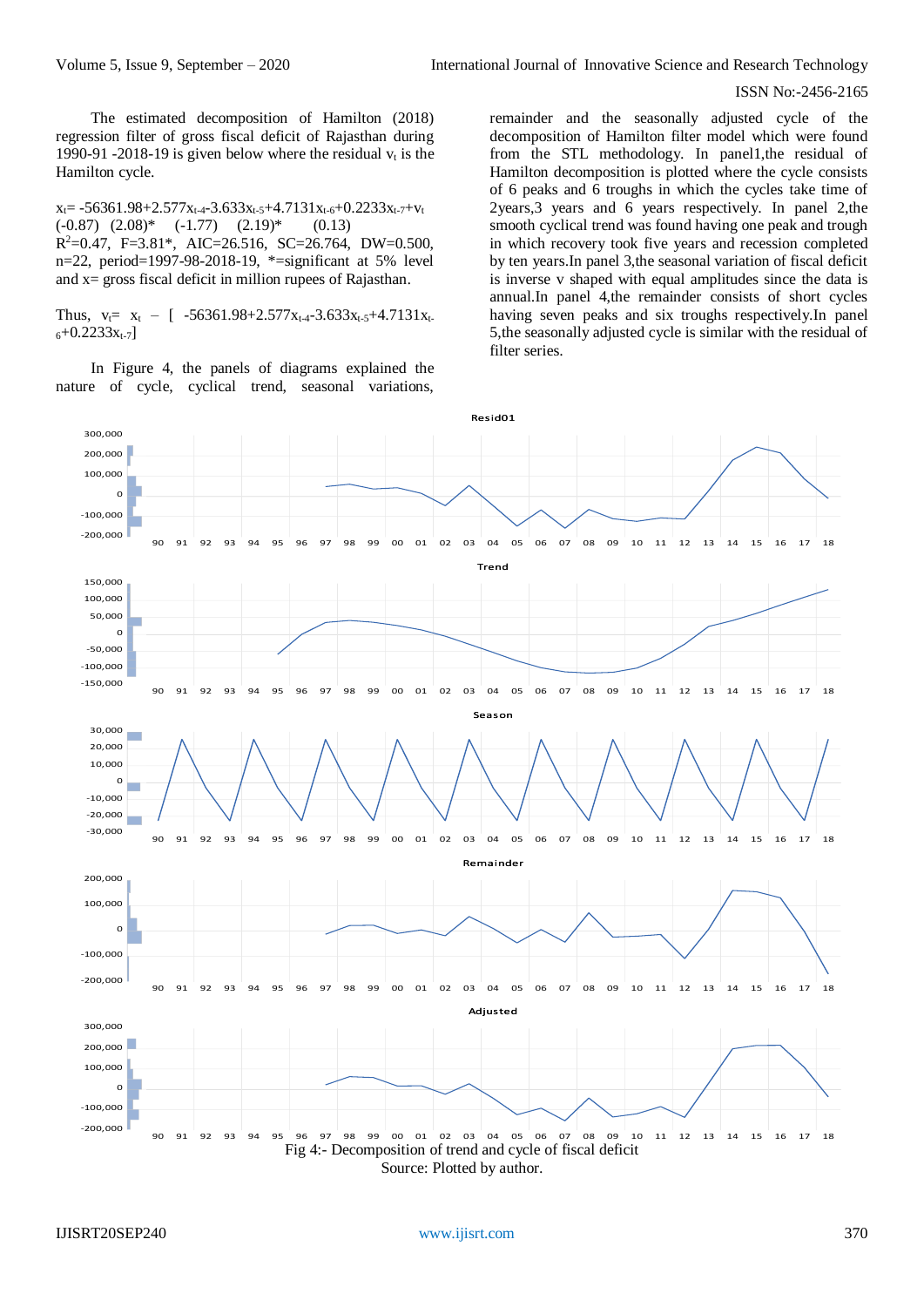The seasonal variation of fiscal deficit in the decomposition can be verified through the autocorrelation and partial autocorrelation functions which are shown in Figure 5, where ACF is highest in lag one then it started to be negative at lag four and thereafter it is increasing up to lag nine and then started declining. On the other hand, the PACF is positive highest at lag one and then it is negative at lag two and started to fall and reached positive at lag five and then it fell negative and declined upto lag eight respectively. There is one spike in PACF. All the Q statistic are significant at 5% level. In Figure 5,the values with shapes of ACF and PACF have been established.



Fig 5:- ACF and PACF of fiscal deficit Source- Plotted by author

Grouped figures of gross fiscal deficit of Rajasthan which have been obtained from the method of SEATS/TRAMO showed that a complete cycle is required 12 years as has been observed in the smooth cyclical trend where peak achieved at 1998-99 and then it reached trough at 2008-09 and afterwards it increases. So,the declining trend of fiscal deficit is very slow covering 9 to 10 years.The seasonally adjusted cycle and the residual cycle of fiscal deficit are similar with huge peaks and troughs of deficits in Rajasthan where the amplitude is highest in 2015-16.The seasonally adjusted forecast is inverse v shaped steadily marching around the equilibrium uniformly.



Hamilton regression filter residual when passes through the forecasting ARIMA (p,d,q) model for 2030 has been fitted with ARIMA(2,0,1) during the adjusted period 1997-98-2018-19 with 22 observations which was selected from 20 best models and found that the coefficient of AR(2) is significant at 6% level, coefficient of MA(1) is significant at 1% level, coefficient of  $\sigma^2$  is significant at 1% level, $R^2$ =0.599,F=8.97\*,DW=1.80,AIC=25.568 which is minimum and SC=25.76 respectively. The roots  $AR=\pm 0.69$  and root of MA=-0.91,so that the model is stable,convergent,and stationary. The estimated model by maximum likelihood method is given below.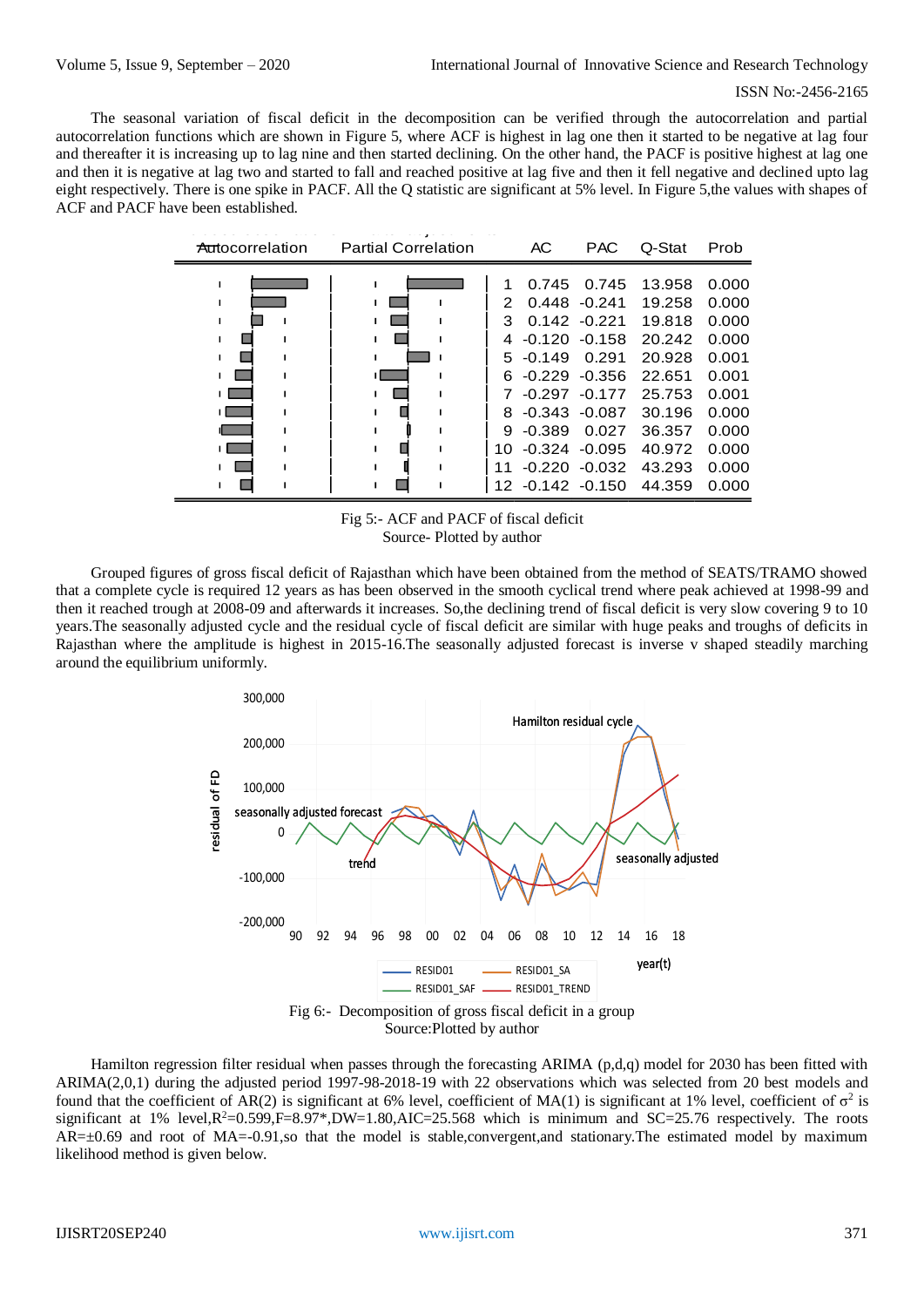$v_t = 2828.542 + 0.4726v_{t-2} + \varepsilon_t + 0.9079\varepsilon_{t-1} + 4.89E + 09 \sigma_t^2$ 

 $(0.0507)$   $(2.017)^*$   $(5.507)^*$   $(2.58)^*$ 

(\*=significant at 6% level)

In Figure 7,this ARIMA(2,0,1) of  $v_t$  has been plotted in actual and predicted lines where the predicted line marches towards equilibrium non-linearly where the volatility is also minimized because the coefficient of  $\sigma^2$  is significant. The predicted line from 2018-19 to 2030 has been marked by green vertical lines which lie within 5% significant level but finally it did not reach at zero although it approaches towards zero.



This forecasting ARIMA (2,0,1) model of residual of gross fiscal deficit of Rajasthan has no problem of heteroscedasticity because nR<sup>2</sup>=1.014327 whose probability of  $\chi^2(2)$  =0.6022 where n=20,R<sup>2</sup>=0.050716 which implies that H0=no heteroscedasticity is accepted at null hypothesis. By applying ARCH(2) method of residual squares the estimated equation is given below.

 $\varepsilon^2$ <sub>t</sub> = 4.71E+09+0.2195 $\varepsilon^2$ <sub>t-1</sub>-0.10976 $\varepsilon^2$ <sub>t-2</sub>+ $\varepsilon$ <sub>t</sub>

 $(2.33)$   $(0.915)$   $(-0.463)$ 

R<sup>2</sup>=0.0507, F=0.454, DW=2.03, AIC=47.98, SC=48.13, \*=significant at 5% level

## *Findings on Fiscal deficit % of NSDP of Rajasthan*

Gross Fiscal deficit of Rajasthan as percent of net state domestic product at current prices from 1990-1 to 2018-19 is a nonlinear pattern where the trend line has been increasing and then it started to decline and thereafter it is moving upward significantly. All the coefficients of t,t<sup>2</sup> and t<sup>3</sup> are found significant at 5% level. Thus, the estimated nonlinear trend line is a good fit.

Log(y)=0.6439+0.3686t-0.0312t<sup>2</sup>+0.00068t<sup>3</sup>+u<sub>i</sub>

$$
(1.64) \quad (3.31)^* \; (-3.65)^* \; (3.657)^*
$$

 $R^2$ =0.400,F=5.576\*,DW=1.0735,n=29,\*=significant at 5% level, y=gross fiscal deficit of Rajasthan as per cent of net state domestic product at current prices,t=year.

In Figure 8,the nonlinear trend line of fiscal deficit as per cent of net state domestic product of Rajasthan looks like an inverse S type shown below.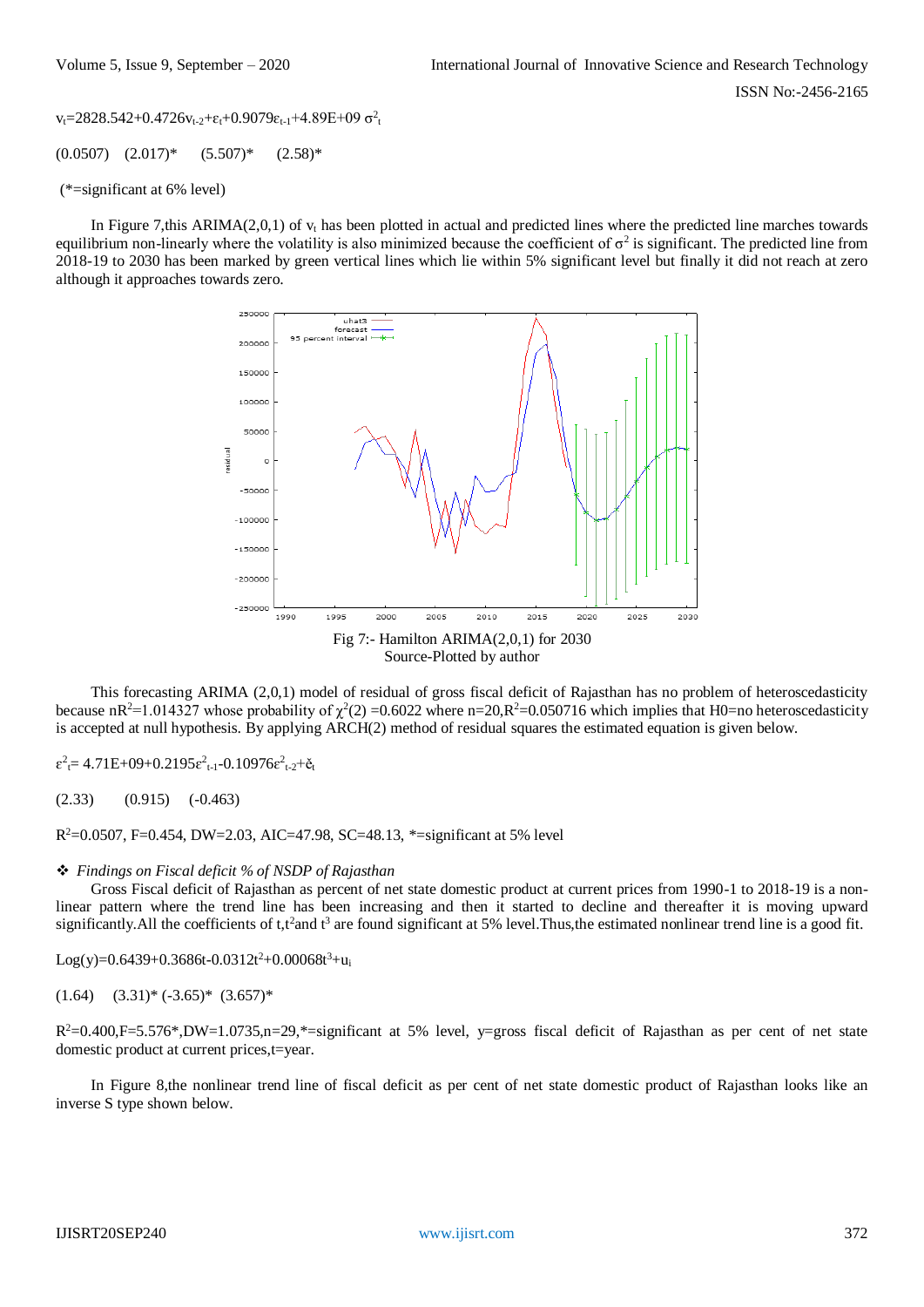

Similarly,by using Cochrane-Orcutt(1949) forecasting least square model for 2030,it was found that the gross fiscal deficit as percent of net state domestic product of Rajasthan at current prices has been decreasing linearly at the rate of 3.12% per year insignificantly where  $ln(y)$  at 1990-91 =1.082822 and  $ln(y)$  at 2030= 0.717384 and R<sup>2</sup>=0.0.48,F=1.425,DW=1.628 respectively.The forecast trend line has been rising steeply downward which is significant at 5% level.In Figure 9,the actual and forecast lines have been clearly observed.



Hamilton regression filter for the decomposition of trends and cycles of gross fiscal deficit as per cent of NSDP of Rajasthan at current prices during 1990-91-2018-19 have been estimated below.

y<sub>t</sub>=5.3815+0.33775y<sub>t-4</sub>-0.4841y<sub>t-5</sub>+0.4529y<sub>t-6</sub>-0.40399y<sub>t-7</sub>+v<sub>t</sub>

 $(3.25)*$   $(0.829)$   $(-0.953)$   $(0.892)$   $(-0.976)$ 

R <sup>2</sup>=0.09108,F=0.425,AIC=5.09,SC=5.34,DW=0.958,n=22,period=1997-98-2018-19 after adjustment,\*=significant at 5% level,y=gross fiscal deficit of Rajasthan at current prices as per centage of net sate domestic product at current prices of Rajasthan.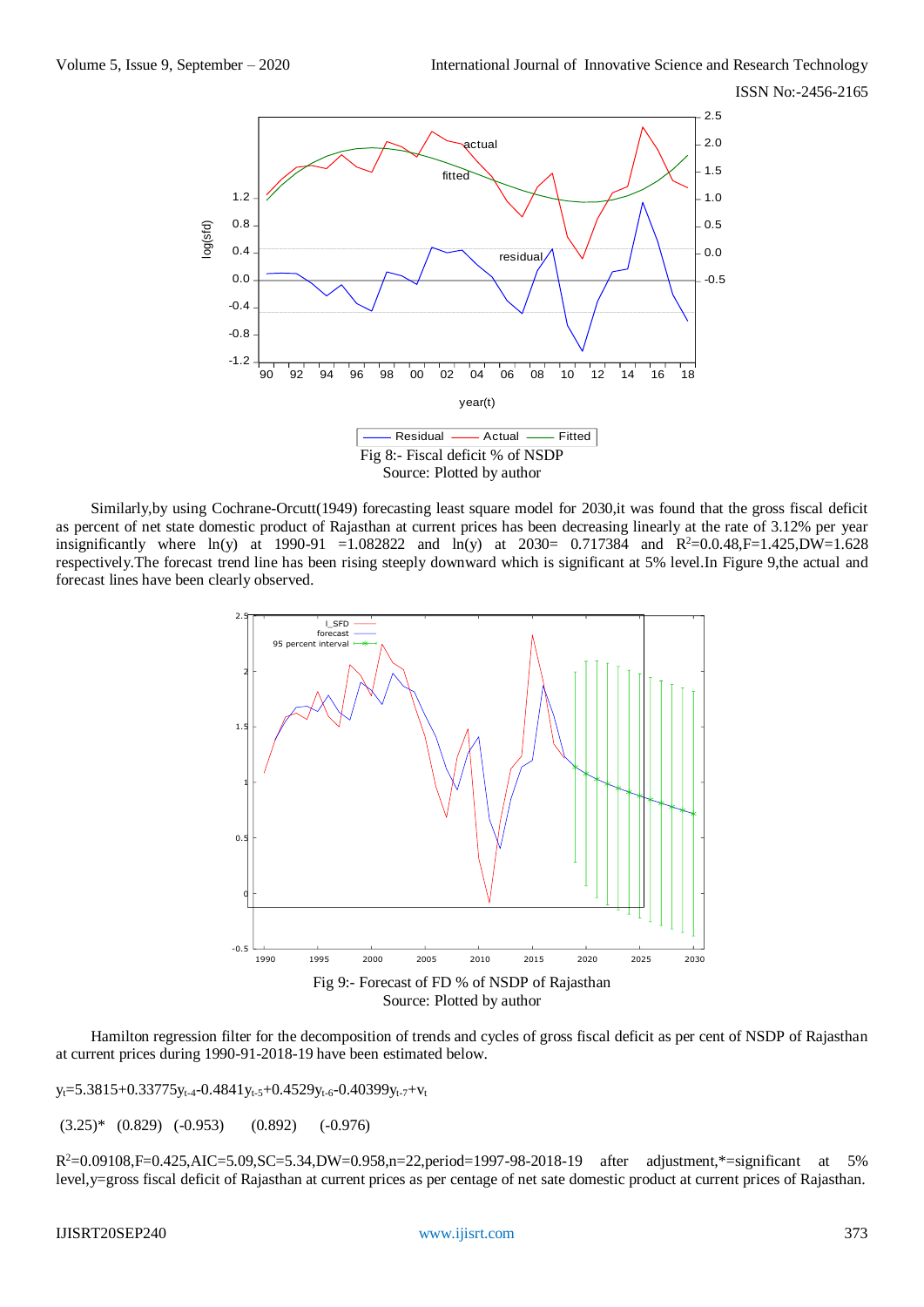Thus, the residual v<sub>t</sub>=y<sub>t</sub>-[5.3815+0.33775y<sub>t-4</sub>-0.4841y<sub>t-5</sub>+0.4529y<sub>t-6</sub>-0.40399y<sub>t-7</sub>]

This  $v_t$  is called Hamilton regression filter of gross fiscal deficit as per cent of NSDP of Rajasthan which constitutes patterns of cycles. This  $v_t$  has been decomposed with cycles, cyclical trend, seasonal variation, remainder and seasonally adjusted cycle by applying STL method whose diagrammatic representations are shown in Figure 10 in various panels.In panel 1,the residual or gross fiscal deficit % of NSDP has been depicted which consists of six peaks and five troughs where complete cycles were needed 2,3,4 years respectively with high amplitude in 2001-02 and 2015-16.In panel 2,the smooth cyclical trend clearly showed only one peak and trough in which recessionary trend took eleven years and recovery period was completed within six years.In panel 3,the seasonal variation is inverse v shaped with similar amplitudes.In panel 4,the remainder and in panel 5,the seasonally adjusted cycles were shown which are more or less similar with the residual cycle.

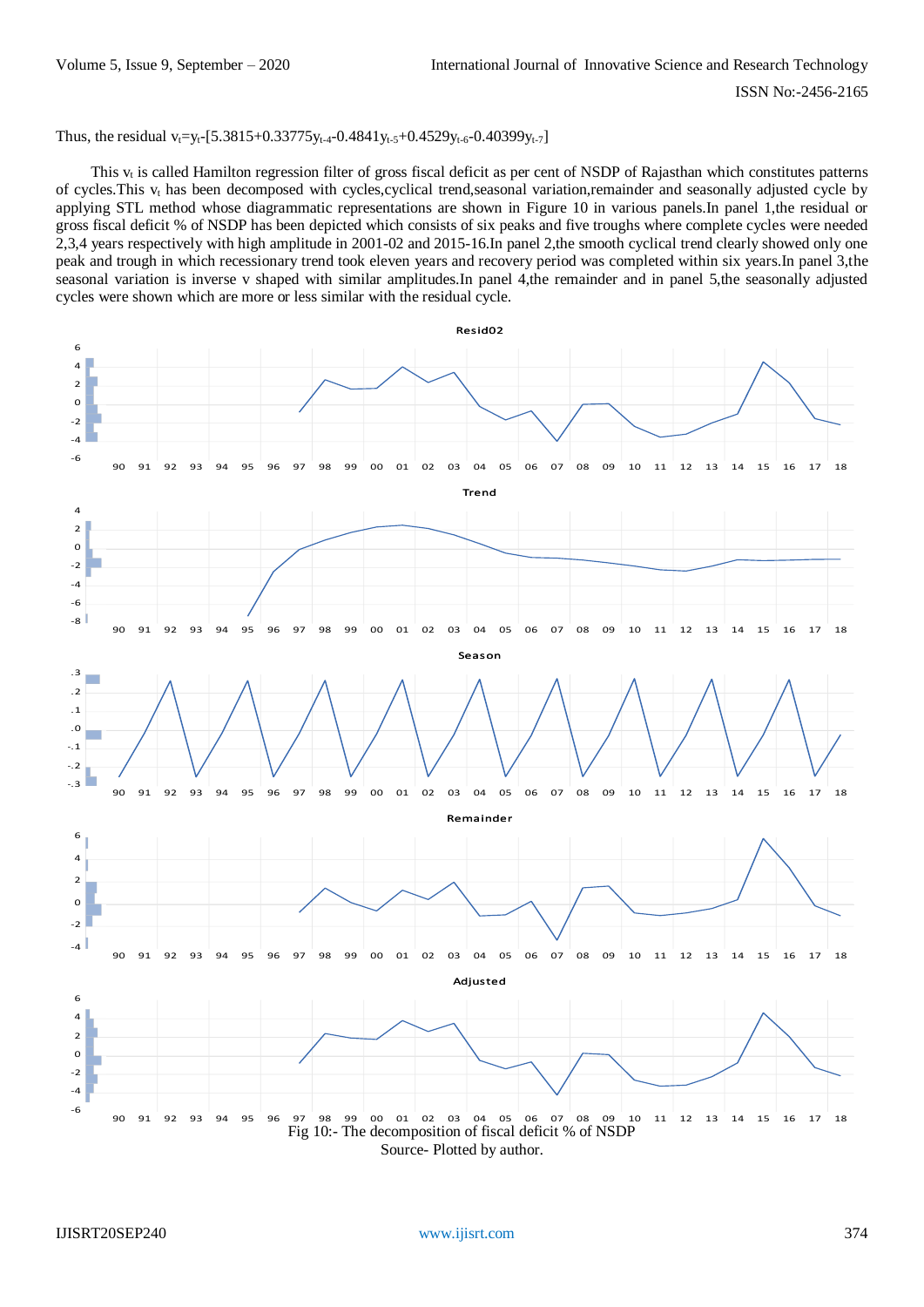The seasonal fluctuations have been verified by the patterns of autocorrelation and partial autocorrelation functions of residual  $v_t$  where ACF is positive highest in lag 1 and tends to negative till at lag 4 and then it tends to positive upto lag 7 thereafter it became negative which decreases gradually.PACF is positive highest at lag 1 then it started negative till lag 4 and again at lag 5 it is positive and then it tends to negative up to lag 12.There is only one spike in PACF.All Q statistic are significant at 5% level. In Figure 11, the ACF and PACF are shown vividly.

| Autocorrelation | <b>Partial Correlation</b> |                       | AC                                                         | <b>PAC</b>                                                                 | Q-Stat                                                                                       | Prob                                                                 |
|-----------------|----------------------------|-----------------------|------------------------------------------------------------|----------------------------------------------------------------------------|----------------------------------------------------------------------------------------------|----------------------------------------------------------------------|
|                 |                            | 2<br>з<br>4<br>5<br>6 | 0.501<br>$-0.111$<br>0.006<br>0.003<br>$8 - 0.246 - 0.426$ | 0.501<br>$0.016 - 0.024$<br>$-0.123$<br>0.169<br>$-0.090$<br>$0.022$ 0.058 | 6.2983<br>$0.164 - 0.115$ 7.0118<br>7.0193<br>7.3781<br>7.3793<br>7.3796<br>7.3965<br>9.6853 | 0.012<br>0.030<br>0.071<br>0.117<br>0.194<br>0.287<br>0.389<br>0.288 |
|                 |                            |                       | $9 - 0.369 - 0.029$                                        |                                                                            | 15.226                                                                                       | 0.085                                                                |
|                 |                            | 1 O                   |                                                            | $-0.242 - 0.026$                                                           | 17.806                                                                                       | 0.058                                                                |
|                 |                            | 11                    | $-0.196 - 0.031$<br>12 -0.066 -0.084                       |                                                                            | 19.651<br>19.878                                                                             | 0.050<br>0.069                                                       |

Fig 11:- ACF and PACF of fiscal deficit % of NSDP Source-Plotted by author

In a grouped figure 12, the smooth cyclical trend of fiscal deficit as per cent of NSDP of Rajasthan has been speedily increasing at peak level then it is slowly fallingdownward trend which implies that fiscal deficit per cent of NSDP has been falling slowly and then increasing.The cycle and the seasonally adjusted cycle of fiscal deficit are similar with many short cycles although seasonally adjusted forecast is steadily regular towards equilibrium. The grouped figure was obtained from the method of SEATS/TRAMO.



Source-Plotted by author

Hamilton regression filter residual when passes through the forecasting ARIMA model for 2030 has been fitted with ARIMA(0,0,3) during the adjusted period 1997-98-2018-19 with 22 observations which was selected from 20 best models and found that coefficient of MA(3) is convergent but not significant at 5% level, coefficient of  $\sigma^2$  is significant at 5% level, $R^2$ =0.0003,F=0.0029,DW=0.958,AIC=4.916 which is minimum and SC=5.064 respectively. The roots of  $\text{MA}$ =-0.13±0.22i, and -0.26,so that the model is stable,convergent, and non-stationary. The estimated model calculated by maximum likelihood method is given below.

v<sub>t</sub>=0.00151+ $\varepsilon$ <sub>t</sub>+0.01669 $\varepsilon$ <sub>t-3</sub>+6.0828  $\sigma^2$ <sub>t</sub>  $(0.0027)$   $(0.0705)$   $(2.209)*$ (\*=significant at 5% level)

In Figure 13,this ARIMA( $0,0,3$ ) of  $v_t$  has been plotted in actual and predicted lines where the predicted line marches towards equilibrium non-linearly where the volatility is also minimized because the coefficient of  $\sigma^2$  is significant. The predicted line from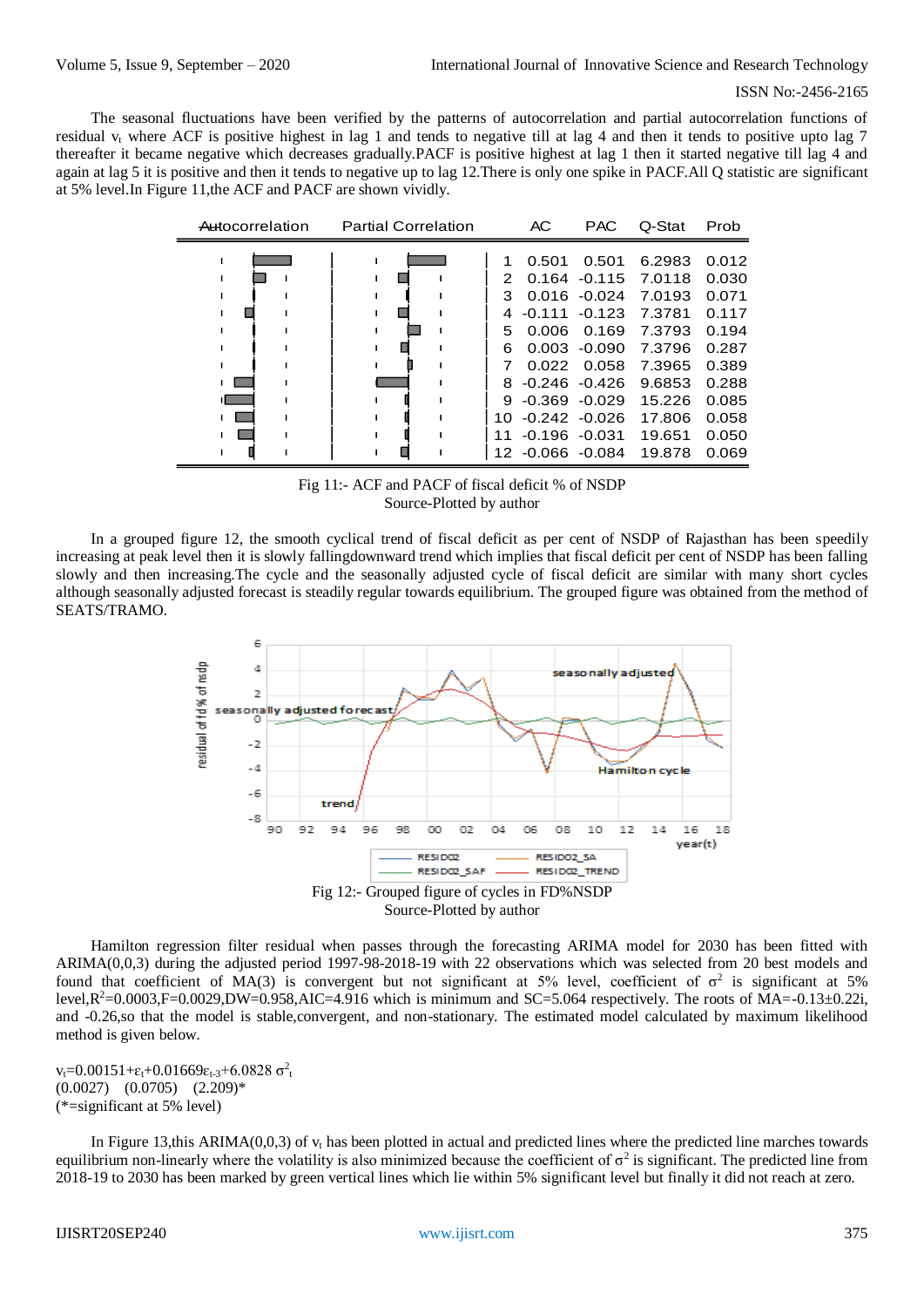

Fig 13:- Hamilton ARIMA(0,0,3) of fiscal deficit % of NSDP for 2030 Source-Plotted by author

## **V. LIMITATIONS AND FUTURE SCOPE OF RESEARCH**

The paper excluded the quarterly or monthly data of fiscal deficit of Rajasthan which prevented the good outcome of seasonal variations and ARMA structure. Even this paper expected additional observations of the variables so that decomposition analysis would be more reliable and perfect. The cointegration and vector error correction analysis are also excluded in this paper so that the determinants of fiscal deficit of Rajasthan were not discovered. Even, the trends and cyclical fluctuations could be easily compared with H.P.Filter or Kalman filter or Baxter and King filter models respectively. Therefore, there remain huge scopes for future research in those areas of fiscal deficit of Rajasthan.

## **VI. POLICY ISSUES**

Gross fiscal deficit of Rajasthan is observed as structural and procyclical during the cyclical pattern from 1990-91-2018-19 and even in smooth cyclical trend. It is predicted that NSDP has been stepping up more than 10% per year up to 2030 so that if Rajasthan government is able to keep up the unemployment rate with in the range of 5% per annum, then the anticyclical fiscal policy will be helpful for the long run measure along with sustainable development goals.

#### **VII. CONCLUSIONS**

The paper concludes that the trend line of gross fiscal deficit of Rajasthan from 1990-91to 2018-19 is nonlinear which is upward followed by downward and then started upswing like an inverse S shape.The linear trend for 2030 showed that it has been stepping up at the rate of 10.44% per year significantly.Gross fiscal deficit has three upward structural breaks in 1994,1998 and 2013 respectively.Hamilton regression filter of gross fiscal deficit

of Rajasthan consists of six peaks and troughs in the cyclical patterns but in the smooth cyclical trend there is only one peak and trough and there are inverse V shaped seasonal variations with uniform amplitudes.ARIMA(2,0,3) model has been passed through Hamilton filter in gross fiscal deficit for 2030 which was found convergent and stationary showing no heteroscedasticity problem. Similarly, the trend line of gross fiscal deficit as per cent of net state domestic product of Rajasthan is also non-linear which is upswing followed by downswing and then it was upward but the linear trend line for 2030 stated that it has been declining at the rate of 3.12% per year during 1990-91-2018-19 significantly. It has no structural breaks. The cycle of Hamilton regression filter has clearly six peaks and five troughs and the smooth cyclical trend showed only one peak and trough but the seasonal variations are inverse v shaped with equal amplitudes. ARIMA (0,0,3) forecast model for 2030 has been fitted with Hamilton filter which was found significant, convergent but nonstationary process although it was approaching towards equilibrium.

## **REFERENCES**

- [1]. Adam, C. S.,& Bevan,D.L. (2005). Fiscal Deficits and Growth in Developing Countries. *Journal of Public Economics,* 89, 571- 9[7.https://econpapers.repec.org/RePEc:eee:pubeco:v:8](https://econpapers.repec.org/RePEc:eee:pubeco:v:89:y:2005:i:4:p:571-597) [9:y:2005:i:4:p:571-597](https://econpapers.repec.org/RePEc:eee:pubeco:v:89:y:2005:i:4:p:571-597)
- [2]. Anantha Ramu, M.R., & Gayithri,K.(2016).Relationship between fiscal deficit composition and economic growth in India:A Time Series econometric analysis.(Working Paper -367, Bangalore: The Institute for Social and Economic Change[\).https://mpra.ub.uni-muenchen.](https://mpra.ub.uni-muenchen/)de/76304/
- [3]. Bai,Jushan., &Perron, P.(2003). Critical values for Multiple Structural Change Tests.*Econometrics Journal,*6,72- 7[8.https://econpapers.repec.org/RePEc:ect:emjrnl:v:6:](https://econpapers.repec.org/RePEc:ect:emjrnl:v:6:y:2003:i:1:p:72-78) [y:2003:i:1:p:72-78](https://econpapers.repec.org/RePEc:ect:emjrnl:v:6:y:2003:i:1:p:72-78)